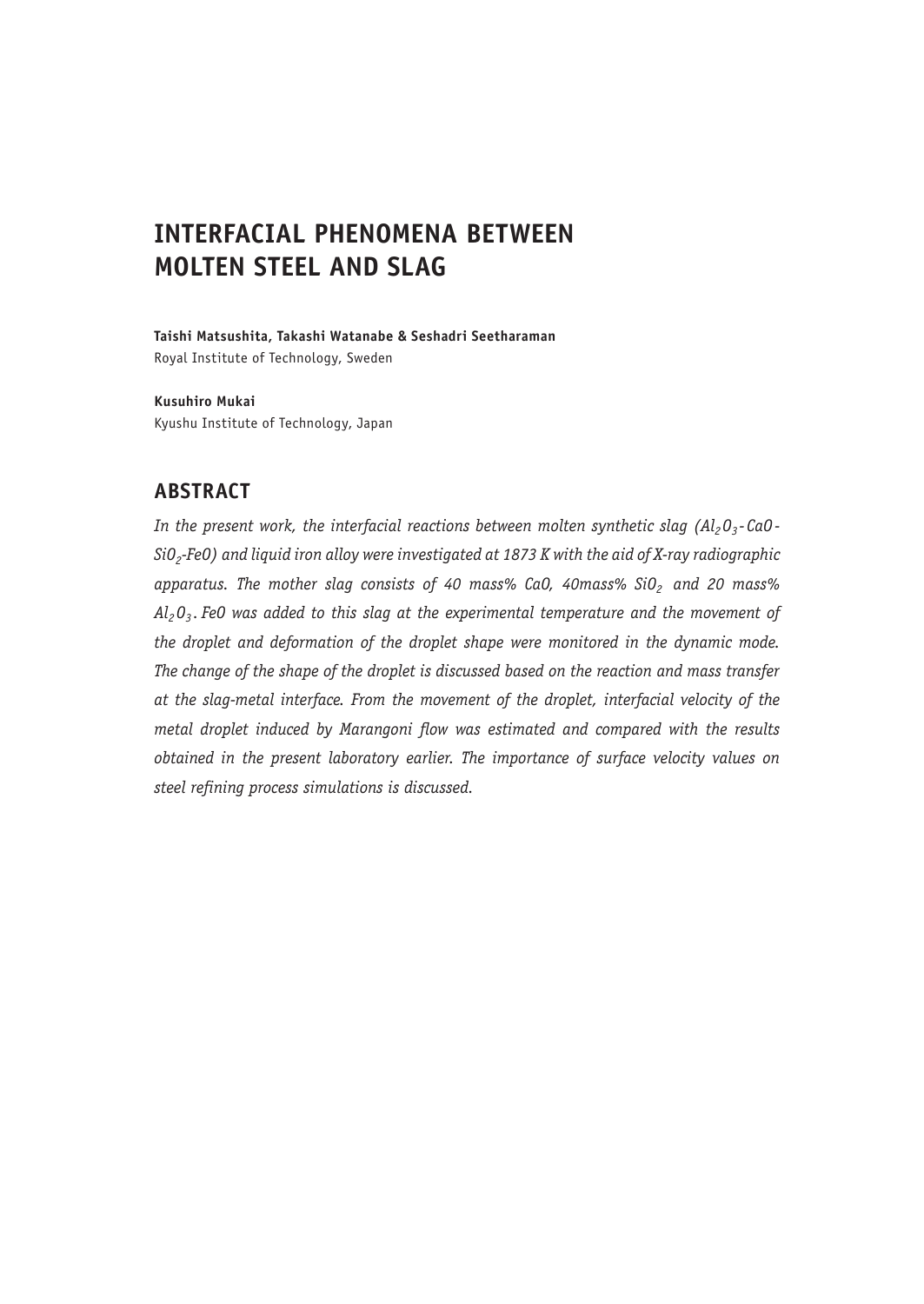### **INTRODUCTION**

With increasing demands on improved steel quality, an understanding of the mechanisms of steel refining reactions needs attention in order to optimize the processes. While most of the numerical simulations of refining processes, for example desulphurization, deal with the bulk flow of the metal and slag, very little attention has been paid to the interfacial phenomena that occur at the slag-metal boundary, where refining reaction as well as the mass transfer across the interface would occur. For a rigorous modelling of refining reactions, a fundamental understanding of the interfacial tensions at the slag-metal boundary as well as the dynamic changes occurring due to the reactions, which, in turn, depend upon the kinetics of these reactions at the interface are essential. Earlier work [1] has shown that, as a result of the interfacial reaction, the contact area enlarges with a drastic reduction in the contact angle. With the completion of the reaction, the contact angle reverts accompanying a non-wetting situation. However, quantification of these phenomena have met with very little success due to difficulties in designing the experiments for investigating these phenomena.

In the present study, X-ray radiographic technique was employed in order to study the reactions between some synthetic slags and sulphur containing steel at 1873 K. The experiments were designed in such a way so that the interfacial reaction could be monitored continuously in real time by following the changes in the shape of the steel drop. Molten iron with well-defined amounts of carbon and sulphur was kept in contact with synthetic slags in the system CaO-Al<sub>2</sub>O<sub>3</sub>-SiO<sub>2</sub>. The oxygen potential in the slag was varied by additions of FeO. In each case, the changes in the drop shape as well as the movement of the drop could be followed as a function of time. It was aimed at inferring the mechanisms underlying the interfacial reaction from the experimental observation of the steel drop in the slag in the dynamic mode.

# **EXPERIMENTAL**

#### **Materials**

In the present work, an iron alloy with known carbon and sulphur content was kept immersed in a molten slag of well-defined composition in order to observe the phenomena occurring at the interface between the two phases. The effect of FeO additions to the slag phase on the interfacial phenomena was studied in these experiments The composition of the Fe-C-S alloy taken was C=0.099 mass% and S=0.087 mass%., prepared by melting together the corresponding iron-carbon and iron-sulphur standards. The oxygen content of the alloy was below below10 ppm. In the case of the slag in contact with the iron alloy, a mother slag was prepared with the composition  $CaO=40$  mass%,  $SiO<sub>2</sub>=40$  mass% and  $Al_2O_3$  = 20 mass%. *FeO* was prepared from iron powder and Fe<sub>2</sub>O<sub>3</sub>. The two components were mixed in a suitable ratio so that the resulting *FeO* could have a composition very close to the FeO/Fe phase boundary at the experimental temperature. The mixture was then heated in a closed iron crucible in argon atmosphere at 1273 K for 24 hours. XRD analysis of *FeO* thus produced showed that the sample corresponded to wüstite and that it contained no free iron or magnetite. Four different *FeO* additions, each corresponding to 0.26 g were made to the slag during the course of the experiment.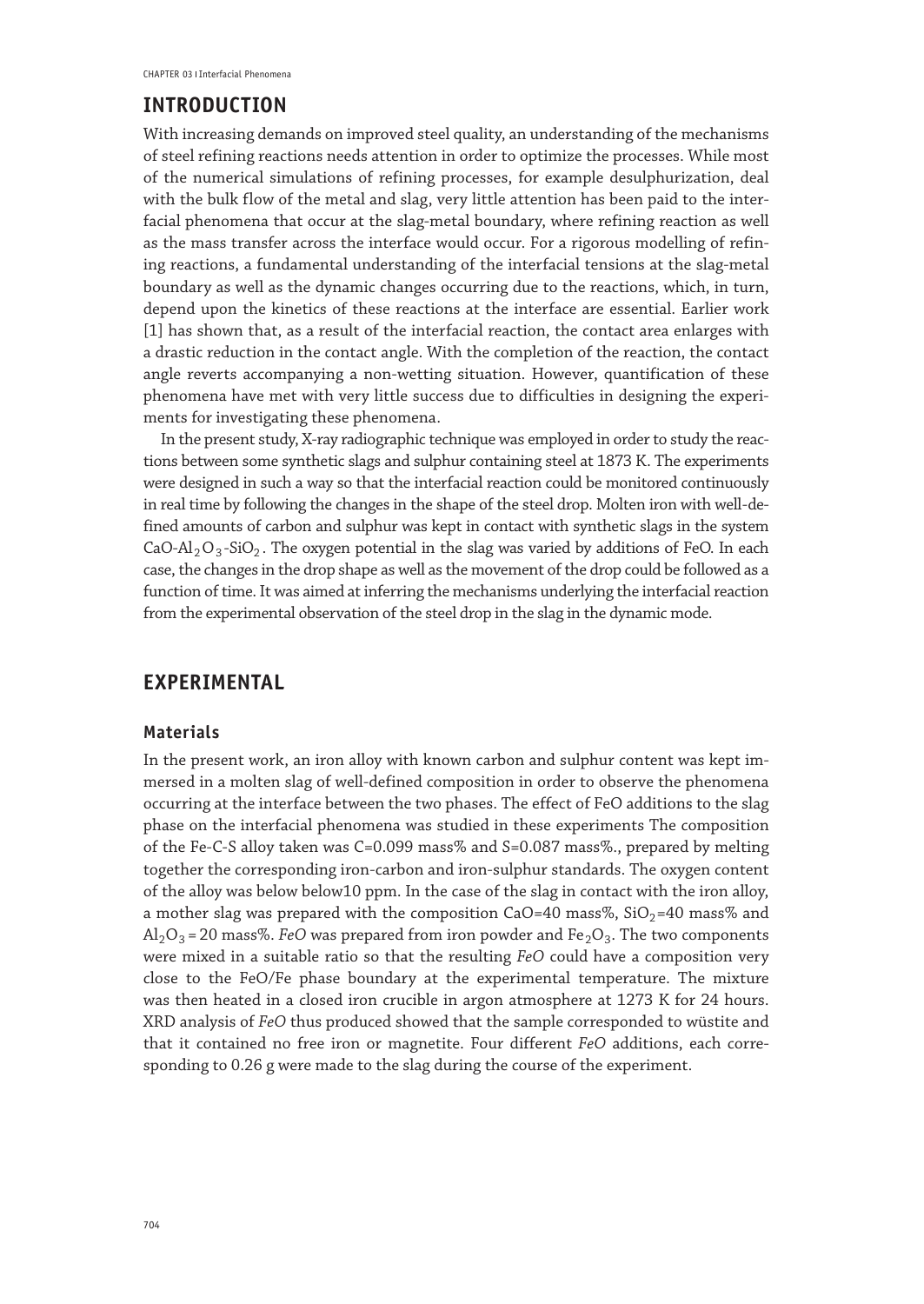#### **Apparatus´**

The apparatus used for the sessile-drop measurements consisted of an X-ray unit equipped with an image analyzer and a graphite resistance furnace. A schematic diagram of experimental apparatus is shown in Figure 1. This combination of X-ray unit and the high temperature furnace was employed to observe the metal drop immersed in the slag in order to monitor the interfacial phenomena and the shape of sessile drop. The X-ray unit used was a PHILIPS BV-26 imaging system with an X-ray source of 40 to 105 kV. The imaging system consists of a CCD camera with digital noise reduction. The recording system consists of a DELL PC equipped with an image acquisition card to monitor and record the X-ray images at a maximum rate of 30 pictures per second.



Figure 1: A schematic illustration of apparatus

The furnace used in the experiments was model 1000-3500-FP20 acquired from Thermal Technology Inc. (Santa Rosa, CA). It is equipped with graphite heating elements (effect = 20 kVA). The furnace temperature was controlled by a type B thermocouple.

Quartz windows of 40mm in diameter were provided on the opposite sides of the furnace for the X-ray source and detector. A recrystallized  $Al_2O_3$  reaction tube, with an inner diameter of 60mm, was positioned vertically in the furnace. Radiation shields were placed inside the reaction tube on both sides of the even temperature zone in order to extend the same. Earlier experiments showed that the temperature was constant within  $\pm$  2 K over a length of 80 mm under the conditions of the present experiment. An alumina tube (sample supplier) with inner diameter 6 mm was inserted from the top of the reaction tube in order to deliver the steel sample and FeO into the alumina crucible with slag, which, in turn, was positioned at the centre of the reaction tube.

An appropriate gas-cleaning train was incorporated in the system in order to ensure that the impurity levels in the argon gas used were very low. Argon gas was dried by silica gel and  $Mg(CIO<sub>4</sub>)$ . Traces of oxygen were removed by passing the gas through copper turnings at 853 K and through magnesium chips at 753 K. The entire system was capable of operating under vacuum as well as under argon gas. The flow rate of the gas was controlled and monitored using BRONKHORST HI-TEC mass flow meters/controllers connected to a channel digital readout and control system FLOW-BUS. The gas coming out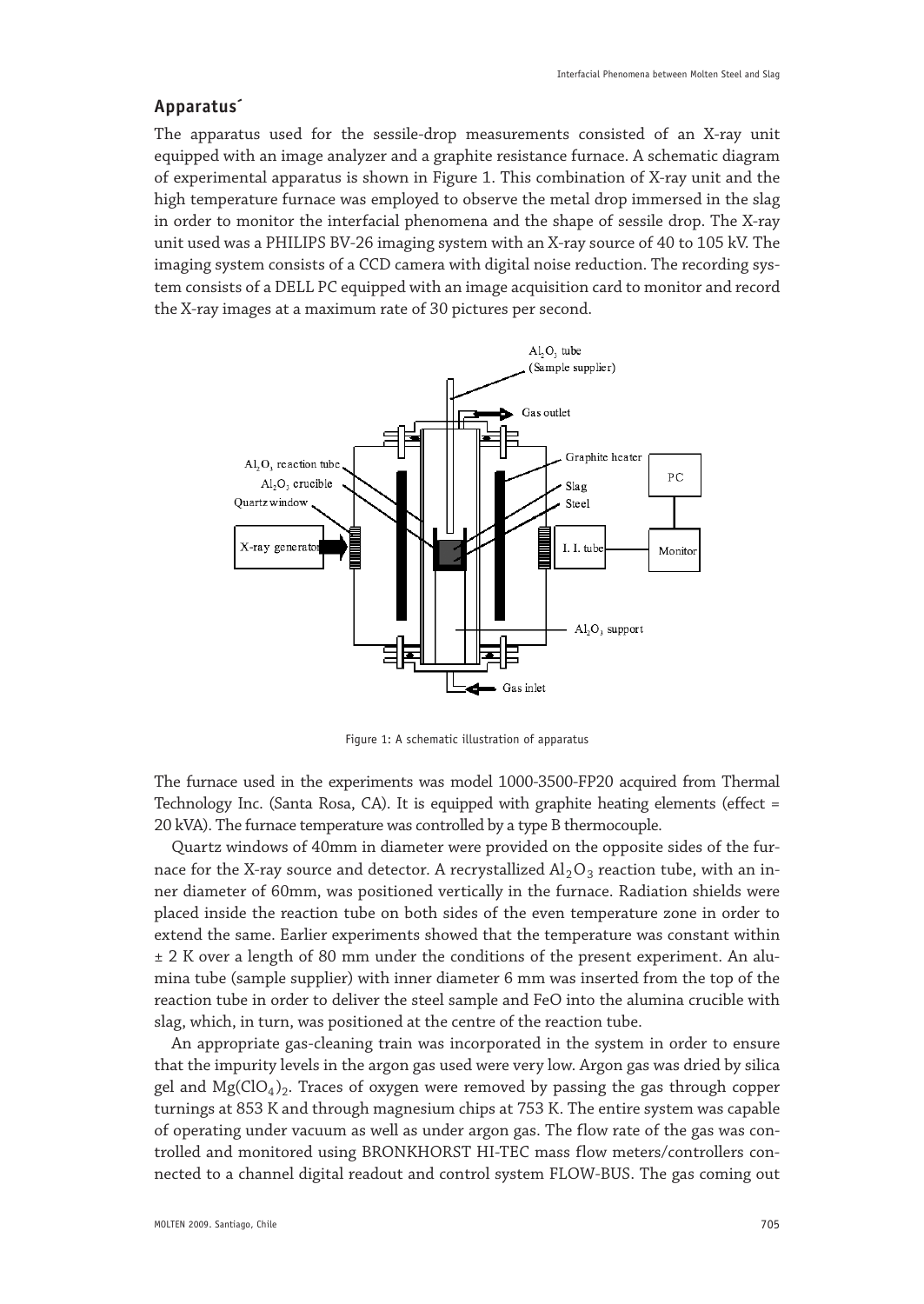from the furnace was led through an oxygen probe situated in a separate furnace outside the main reaction furnace. This oxygen probe was equipped with calcia-stabilized zirconia (CSZ) galvanic cell maintained at 973 K with air as the reference electrode monitoring the oxygen partial pressure of the outgoing gas. During the present experiments, the oxygen partial pressure in the outgoing gas was below  $10^{-14}$  Pa.

#### **Procedure**

The synthetic slag powder mixture (about 26 g) was contained in an  $\text{Al}_2\text{O}_3$  crucible, which in turn, positioned at the centre of the even temperature zone inside the reaction tube. Extreme care was taken so that the bottom of the crucible was horizontal. The system was purged with purified argon gas and the temperature of the furnace was raised. After the attainment of the experimental temperature, *viz*. 1873 K, the iron alloy was added into the molten slag phase through the sample supplier tube. The shape of iron drop was monitored with the aid of X-ray radiographic apparatus. These X-ray images were used to measure the contact angle between the steel melt and the mother slag at the experimental temperature. The agreement between the measured value and those reported in literature would be a confirmation of the reliability of the experimental technique adopted and the results obtained. The first addition of FeO powder was made after 30 minutes from the time of addition of the steel sample. After each addition, the changes in the shape of the iron drop was constantly monitored by X-ray imaging for nearly 30 min., after which, the next FeO addition was made. The procedure of FeO addition was repeated four times. The amount of FeO powder added each time was 0.26 g.

### **RESULTS AND DISCUSSION**

The present experiments were carried out at very low oxygen partial pressures in the gas atmosphere, as evidenced by the oxygen meter situated in the outgoing gas stream. Thus, the chances of oxygen impurity contaminating the system are negligible. The steel sample added had also oxygen levels below 10 ppm. Thus, the experiments were designed to see the effect of specific additions of oxygen in the form of FeO on the change of shape of the metal drop.

#### **Addition of Steel into Molten Slag Phase**

As mentioned earlier, the steel sample was added to molten slag phase at 1873K through sample supplier tube. The metal sample was monitored with the aid of X-ray unit. The melting of the steel sample was found to be complete within 10s. During and after the melting, a few gas bubbles were observed. A possible reaction for this gas generation could be the generation of CO gas due to reaction between the carbon dissolved in the alloy and possible entrapped oxygen in the slag/metal melt.

$$
\underline{C} + O_2 = CO (gas)
$$
 (1)

This however could not be confirmed.

After 10 min. from the Fe alloy addition, the gas bubbles were not observed anymore. When the steady state was reached, the contact angle between the steel drop and the molten slag as well as the interfacial tension were measured by taking X-ray images of the two phase system. The corresponding X-ray image is shown in Figure 2 (a). The image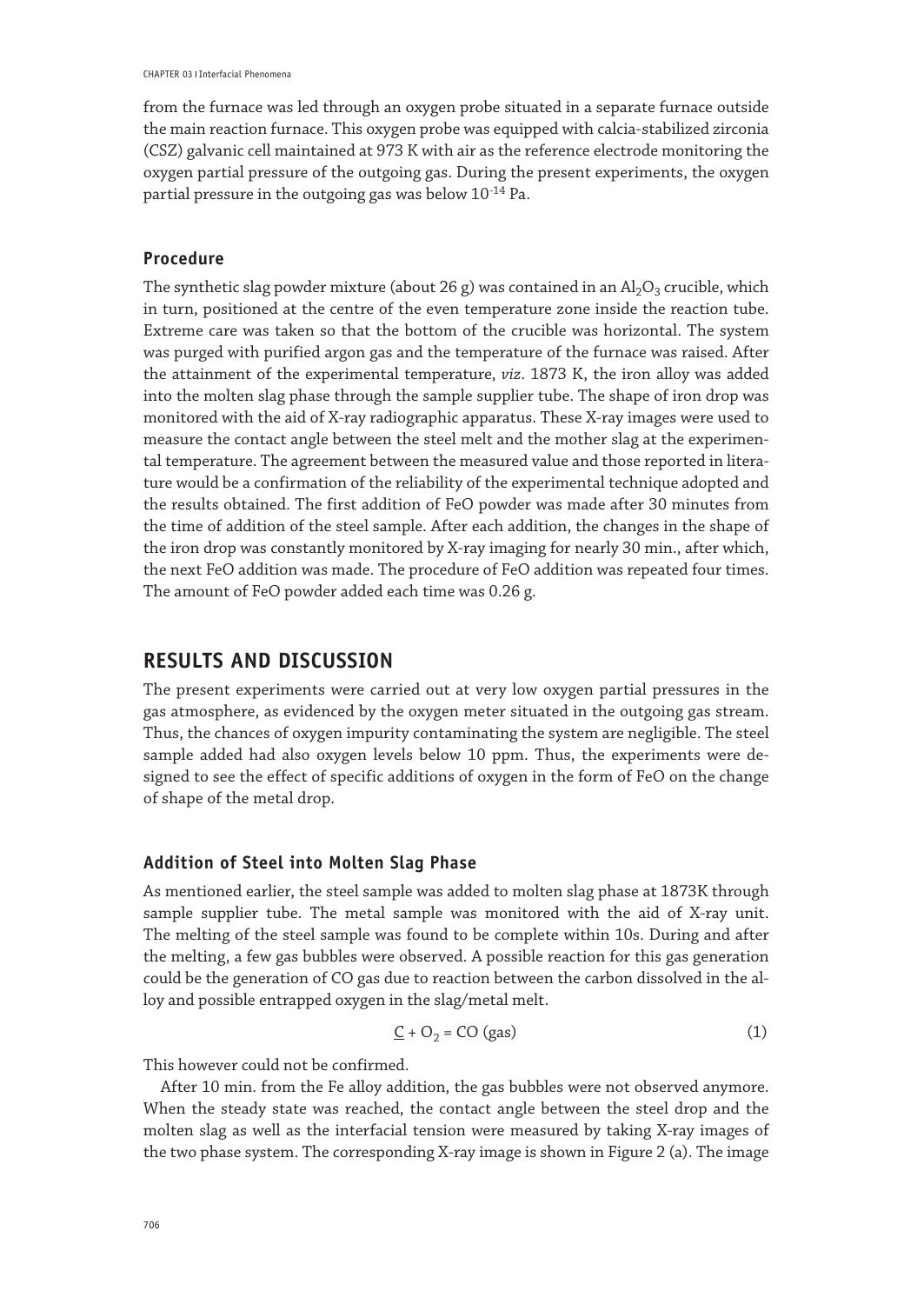analysis was carried out using a drawing software. The contact angle was measured to be ca.  $140^\circ$ . The value of interfacial tension was obtained by Dorsey's method [2] from the shape of droplets. The interfacial tension value was nearly constant at  $400 \pm 50$  mN/m.



Figure 2: X-ray photo of the droplets (a) before FeO addition, (b) after first FeO addition, (c) after second FeO addition, (d) after third FeO addition and (e) after fourth FeO addition

### **First and Second Additions of FeO**

After the steady-state conditions were reached, as marked by the absence any detectable change of the drop shape, FeO powder was added to slag phase through sample supplier tube. The change of the drop shape due to possible reaction between the slag and Fe alloy was followed in the dynamic mode by the X-ray unit.

Figure 3 shows the X-ray images of molten Fe alloy droplet as a function of time with the first *FeO* addition. Zero time corresponds to the instance when *FeO* reached the slag melt. *FeO* could be observed clearly in the X-ray images as the relative transparency of *FeO* with respect to the X-ray beam is lower than that of molten slag. It was observed that the *FeO* powder sunk from slag surface to the bottom. This would be expected from density estimations carried out in the present work as the relative density of *FeO*  $(4 \sim 5g/cm^3$  at 1873 K)[3] is larger than that of molten slag  $(2.57 g/cm^3$  at 1823 K) [4]. The *FeO* came to right side of the droplet.



Figure 3: X-ray images of the drop before and after first addition of FeO. Time in the figure is the time from the instance FeO reached the slag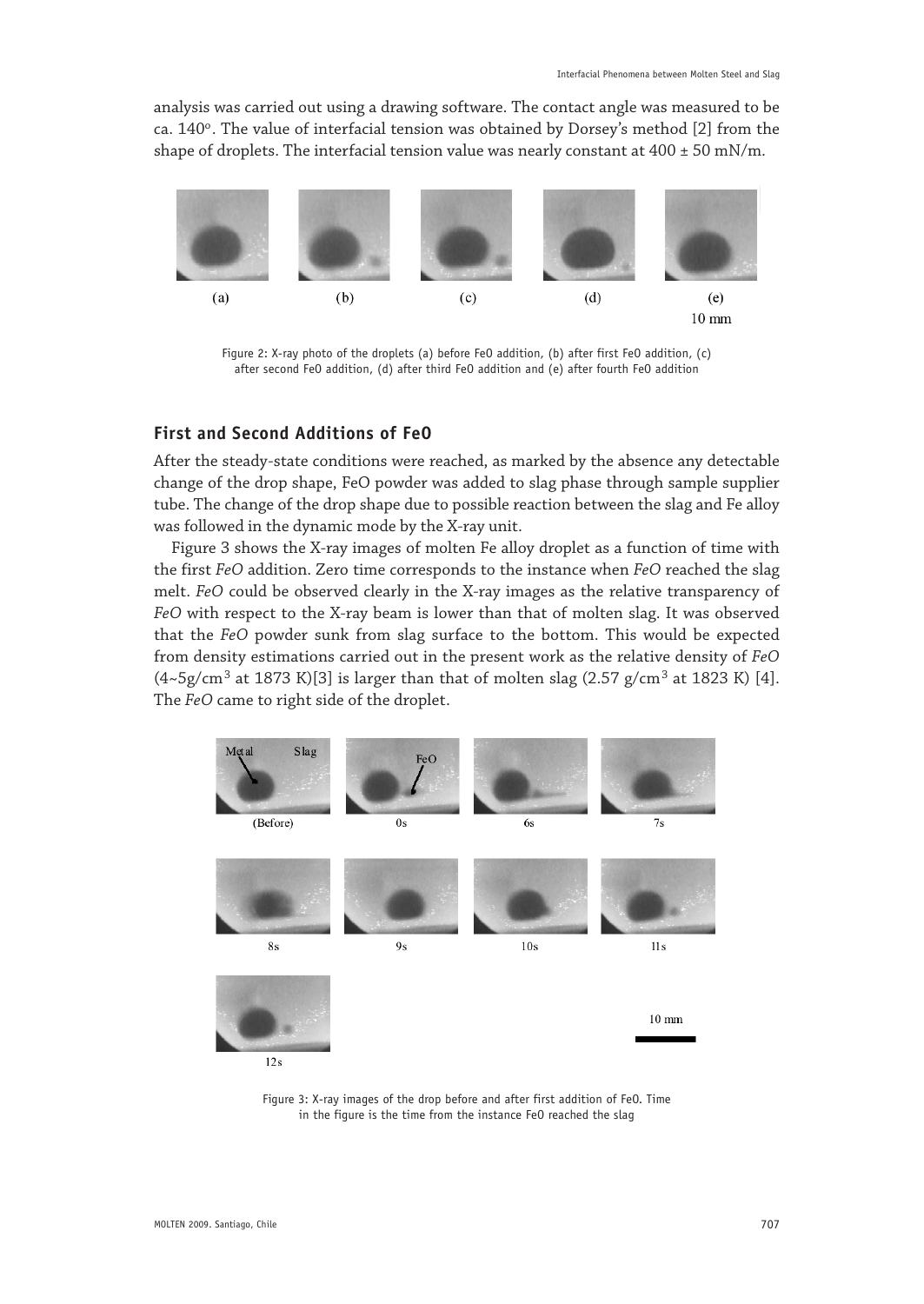As can be seen from Figure 3, after the addition of FeO, the steel drop was observed to move swiftly towards right, where the added FeO was accumulated before getting dispersed. Despite the two-dimensional view, a clear idea of the widening of the drop as it approached the FeO rich region was also noted. Afterwards, the drop movement was slightly left wards. This could be misleading as the field of vision was two-dimensional and backward or forward movement at an angle to the left could also give the illusion of a *left-ward* movement. During this time, the drop was also observed to vibrate briefly before it came to a standstill after 12 s. According to the ThermoSlag® software, the viscosity of the slag before the addition of *FeO* would be 0.52 Pa.s [5] and would decrease as *FeO* dissolves in the slag. Thus, *FeO* diffusion is facilitated and the steady state conditions would be reached at a relatively short time interval. No significant change of the shape of droplet was observed before and after the movement. Some gas bubble generation was observed. The behaviour of the metal drop was quite similar even after the second FeO addition.

A possible mechanism of the movement of the droplet after the addition of FeO is discussed based on the interfacial tension difference between right and left side of the droplet. In this experiment the FeO powder came to the right side of the metal droplet. Hence, the oxygen potential on the right side of the droplet would be higher than that of left side. Consequently, the interfacial tension between molten slag and metal on left side would be higher than that of left side. A consideration of the force balance acting the on the metal drop indicates that the interfacial tension gradient ( *Marangoni effect* ) between the right and left side could be the driving force of the deformation or movement of the droplet.This is supported by the observations of Mukai *et al*. [6].

In an earlier work from the present laboratory, it was attempted to compute the interfacial velocity of sulphur on iron droplet in CaO-Al<sub>2</sub>O<sub>3</sub>-SiO<sub>2</sub> slag of a similar composition as used in the present work containing 5 mass % FeO. In this case, sulphur was supplied by the gas phase above the slag phase. In this case, the drop was found to oscillate as the sulphur reached the metal through the slag phase. A simple model with some assumptions [7] was developed in this work in order to estimate the interfacial velocity of sulphur by examining the mass balance in each part of the droplet.

In the present work, an approximate estimation of the interfacial velocity oxygen on the drop surface was attempted from the movement of the droplet with the following assumptions: i) the only driving force of the movement of the droplet is the interfacial tension gradient, ii) concentration of  $Q$  increases from right side of the droplet because the FeO came to the right side of the droplet, iii)  $Q$  transferred from right side to the left side by the Marangoni flow and iv) influence of the bulk and surface diffusion of  $Q$  is ignored. And the bulk diffusion of FeO in the slag would be much slower compared to the surface diffusion of oxygen.

The movement of the droplet will be stopped when the transfer of the  $Q$  comes to an end as the concentration gradient of  $Q$  at the interface, *viz.*, the interfacial tension gradient becomes zero. From the X-ray image of droplet, it was found that the time from start to first stop of the movement of the droplet is ca. 1 sec. for both first and second additions of FeO. If the distance of the transfer of  $Q$  is 10 mm as estimated from the size of droplet, the interfacial velocity for oxygen would ca.  $10^{-2}$  m/s. This value is  $10^{4}$  fold higher than that calculated for the surface velocity of sulphur in the earlier work (ca.  $10^{-6}$  m/s) [7]. Care must be taken in considering the interfacial velocity value derived as this dies not consider a number of factors that can affect the force balance, as for example, friction between the drop and the substrate, gravitational pull acting on the drop, convectional flow of the slag around the drop due to small temperature gradients existing etc. Further, the metal drop contains 0.087 mass% of S and there is likely to be a surface accumulation of sulphur as  $S$  is surface active. The loss of sulphur due to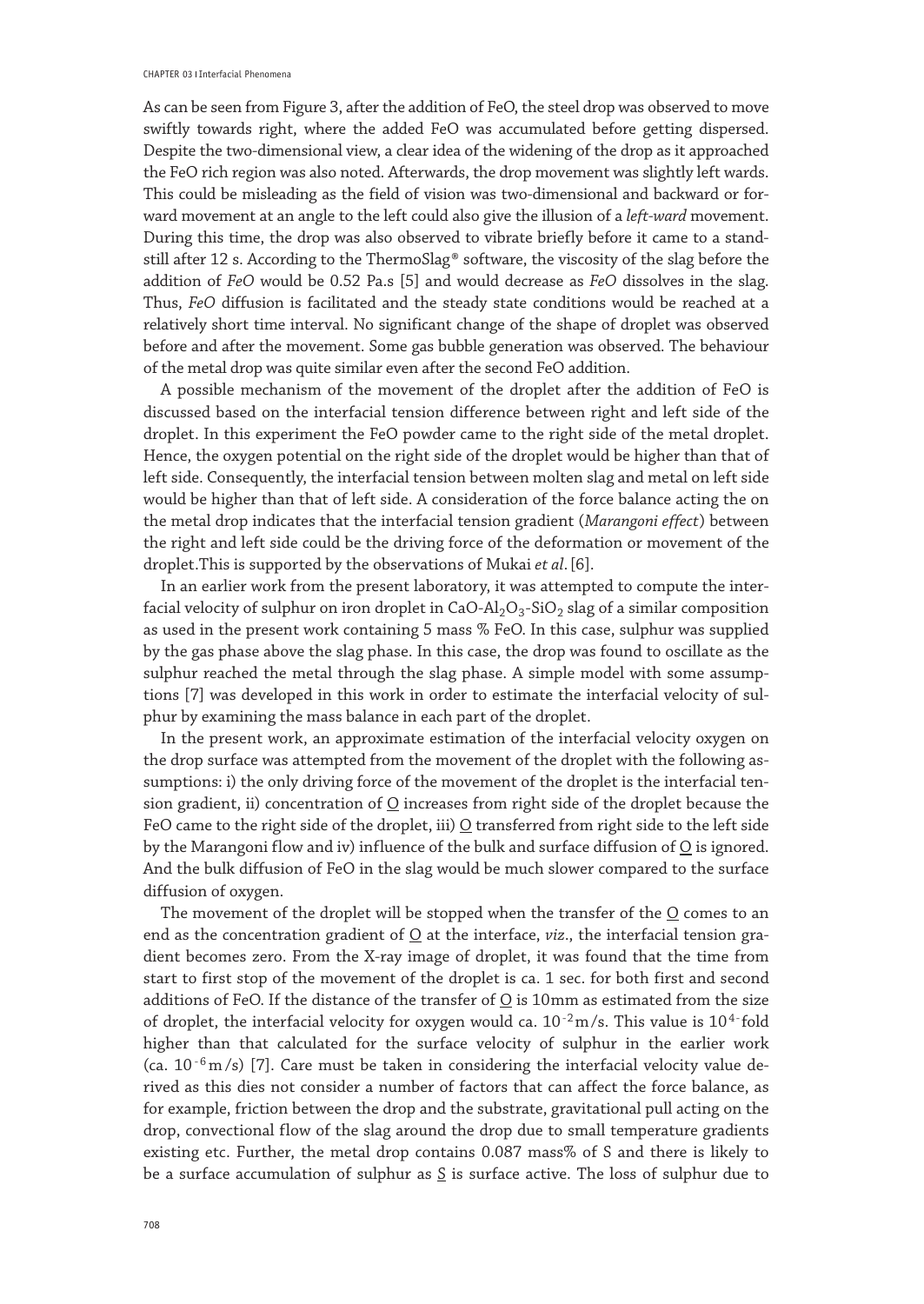desulphurisation by reaction between the metal drop and the slag phase would complicate the situation and the surface velocity estimated would only be an *effective* value due to the combined flow of oxygen and sulphur. However, due to the fairly low amounts of S in the drop and relatively high oxygen potential in the vicinity of the slag due to FeO addition, it is surmised that the effect of oxygen would be dominating.

A small movement of the droplet was observed after the first movement described above. However such small movement was stopped within 10 sec. This backward movement (recoil effect!) could only be explained in terms of the changes occurring in the force balance change acting on the droplet. The force balance changes can be due to local accumulation of oxygen either by bulk diffusion of FeO in the slag or differences in the inward of diffusion of oxygen in the droplet.

The surface velocity of oxygen calculated in the earlier work was 4 orders of magnitude lower than the value estimated for the surface velocity of oxygen in the present experiment. It is to be noted that the movement of droplet lasted only 10 sec. A rough estimate reveals that even if flow of  $Q$  from right side to left side by the Marangoni flow is completed by 10 sec., the surface velocity value would be ca.  $10^{-3}$  m/s (=10mm/10 sec.). Even this value would still be  $10^3$  times higher than of the surface velocity of sulphur reported earlier. It is to be admitted that, in both cases, the surface velocities were estimated based on some assumptions. Further, sulphur being a bigger atom may be attributed slower velocity. The movement may also be dependent on the relative bond strengths of  $Q$  and S on the surface of the iron drop. On the other hand, the  $\Delta^{0}H_{298}$  values of wüstite and FeS indicate that Fe-O bonds are likely to be stronger than Fe-S bonds in the bulk. Information regarding the bond strengths at the surface would be needed at the experimental temperature in order to arrive at a further understanding of this phenomena. Attempts are currently made in the present laboratory to estimate the surface bond strengths from *ab initio* calculations.

#### **Third and Fourth Additions of FeO**

A different behaviour was observed in the third and fourth additions of FeO. Figure 4 shows the X-ray photos after the third FeO addition. As can be seen from the photos, the steel drop became flat and interface became zigzag after the addition of FeO. The drop recovered the shape after ca. 60 sec. Some gas bubble generation was observed.



Figure 4: X-ray images of the drop before and after third addition of FeO. Time in the figure is the time when FeO reached the slag phase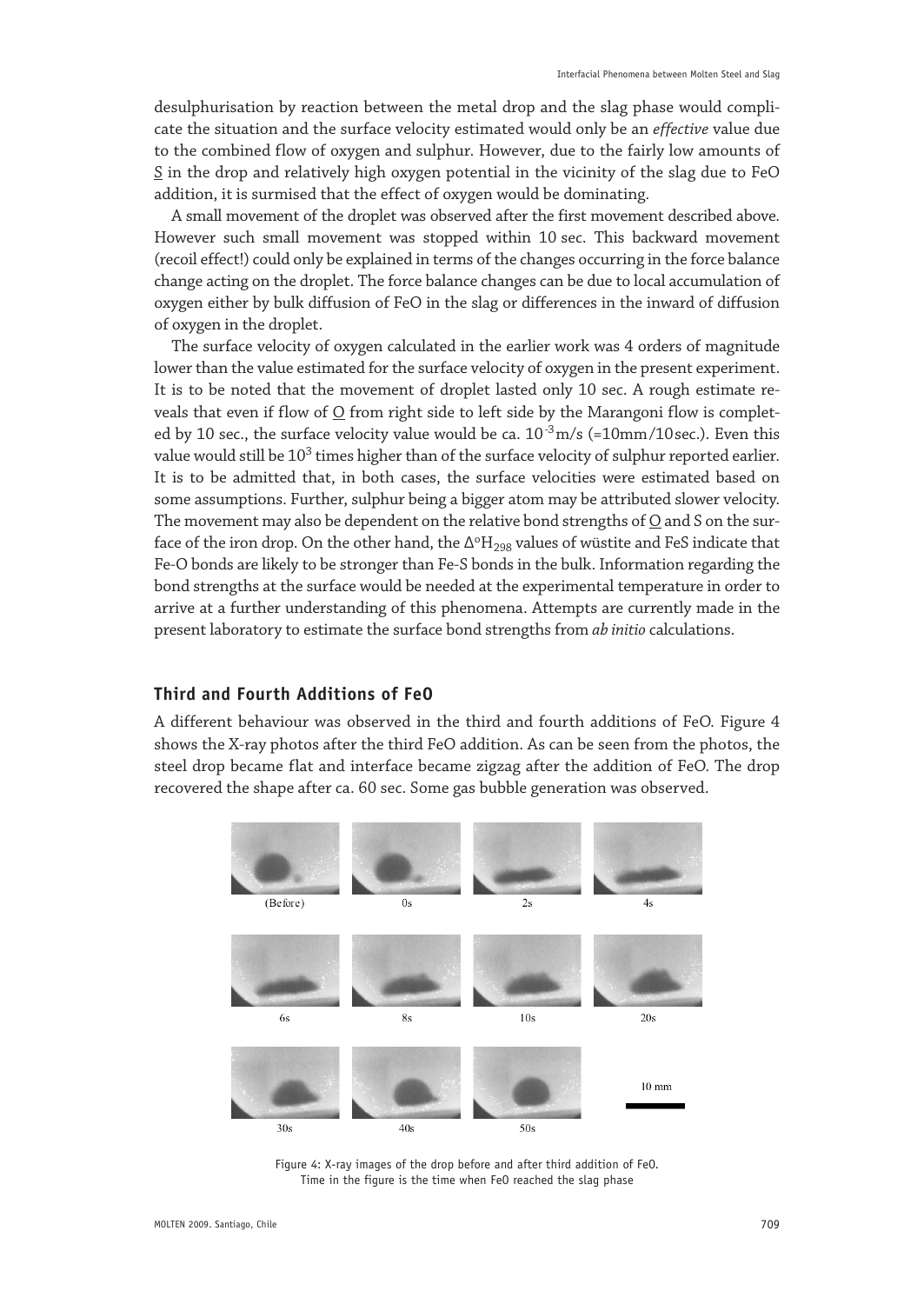Similar deformation due to the decreasing of the dynamic interfacial tension has been observed by other researchers [1, 8, 9]. A possible mechanism of the deformation of the droplet is mass transfer across the slag-metal interface. Deryabin *et al*. [10] reported the rapidly decreasing of the interfacial tension during the desulphurization process. This phenomenon would occur under non equilibrium conditions during the mass transfer, as for example, the accumulation of the surface active elements which exceed the equilibrium amount.

Transfer of sulphur from metal phase to slag phase due to the desulphurisation can be represented as

$$
(O2) + S = (S2) + O
$$
 (1)

The sulphur dissolved into slag phase can exist as sulphide or sulphate. In the present system, the oxygen potentials in the slag as estimated by thermodynamic calculations would be lower than the threshold limit for sulphate formation. Thus, unless there is an unusual local accumulation of oxygen at the interface occurs, simultaneous loss of  $Q$  and  $\zeta$  from the metal surface due to the formation of  $\text{SO}_4{}^{2}$  is unlikely. Assuming that reaction (1) is essentially the dominating interfacial reaction, the sulphur-oxygen exchange between the slag and the metal at the interface could be governed by the sulphide capacity of the slag.

The sulphide capacity of the slag employed in the present studies can be estimated software, ThermoSlag® software developed in the present laboratory. The variation of Cs as a function of the FeO additions is presented in Figure 5.



Figure 5: Calculated sulphide capacity

Despite the low basicity of the slag ( $(CaO+MgO)/(SiO<sub>2</sub>+Al<sub>2</sub>O<sub>3</sub>)$  < 1) and the distribution ratio of sulphur,  $(\%S_{\text{slap}})/[\%S_{\text{metal}}]$ , are small, But the sulphide capacity is seen in Figure 5 to increase with increasing amounts of FeO, which is favourable to sulphur transfer.

During the disturbances occurring at the slag-metal interface due to the interfacial reactions, there is a possibility of entrapment of slag, which would add uncertainties in the present investigation. However, no slag entrapment was not observed in the metal drop taken out after the experiment. A force balance consideration indicates that any momentarily entrapped slag would tend move towards the bulk slag phase at equilibrium since  $\gamma_s$  +  $\gamma_{MS}$  <  $\gamma_M$  +  $\gamma_{MS}$  in this system (where  $\gamma_s$ : the surface tension of slag,  $\gamma_{MS}$ : the interfacial tension between slag and metal and  $\gamma_M$ : the surface tension of metal).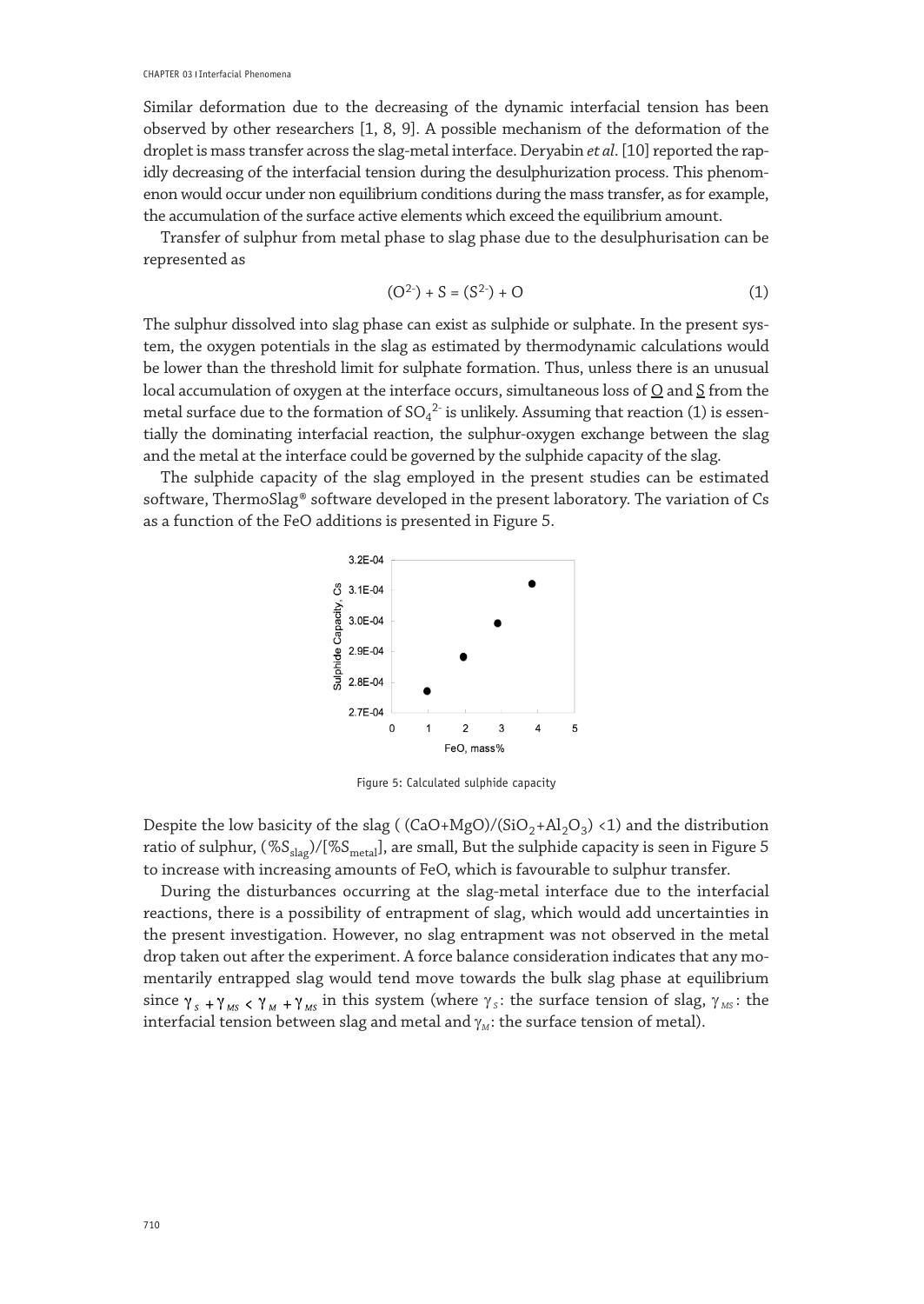### **Thermodynamic Analysis - Possibility of Hercynite Formation**

In view of the fact that the FeO powder added was observed to sink to the bottom due to the density differences, the possibility of hercynite formation at the crucible - slag and/ or the metal - crucible interfaces was considered in the present work. The corresponding reactions would be

$$
\text{FeO} + \text{Al}_2\text{O}_3 = \text{FeAl}_2\text{O}_4\tag{2}
$$

or

$$
\text{Fe} + \text{O} + \text{Al}_2\text{O}_3 = \text{FeAl}_2\text{O}_4 \tag{3}
$$

In the present experiment, FeO concentration was changed from 0 to 3.85mass% by adding FeO to the slag. The oxygen potential change was estimated by considering the following reaction:

$$
Fe + 1/2O_2 = (FeO)
$$
 (4-1)

The standard Gibbs energy for the above reaction is

$$
\Delta G_{4}^{\circ} = -238127 + 49.47T [J/mol] [11]
$$
 (4-2)



Figure 6: Composition change and Po<sub>2</sub> change at 1873K

The activity of FeO in the slag was calculated by using a software, ThermoSlag®.

The relationship between FeO amount and  $Po_2$  (atm) change at 1873 K in the present experimental range is shown in Figure 6.

The hercynite formation reaction would be

$$
Fe(l) + Al_2O_3(s) + 1/2O2(g) = FeAl_2O_4(s)
$$
\n(5-1)

between molten steel droplet and substrate. The standard Gibbs energy for the formation of the Hercynite is

$$
\Delta G_{\rm s}^{\circ} = -327177 + 81.411 \, T \, [J/mol] \, [12] \tag{5-2}
$$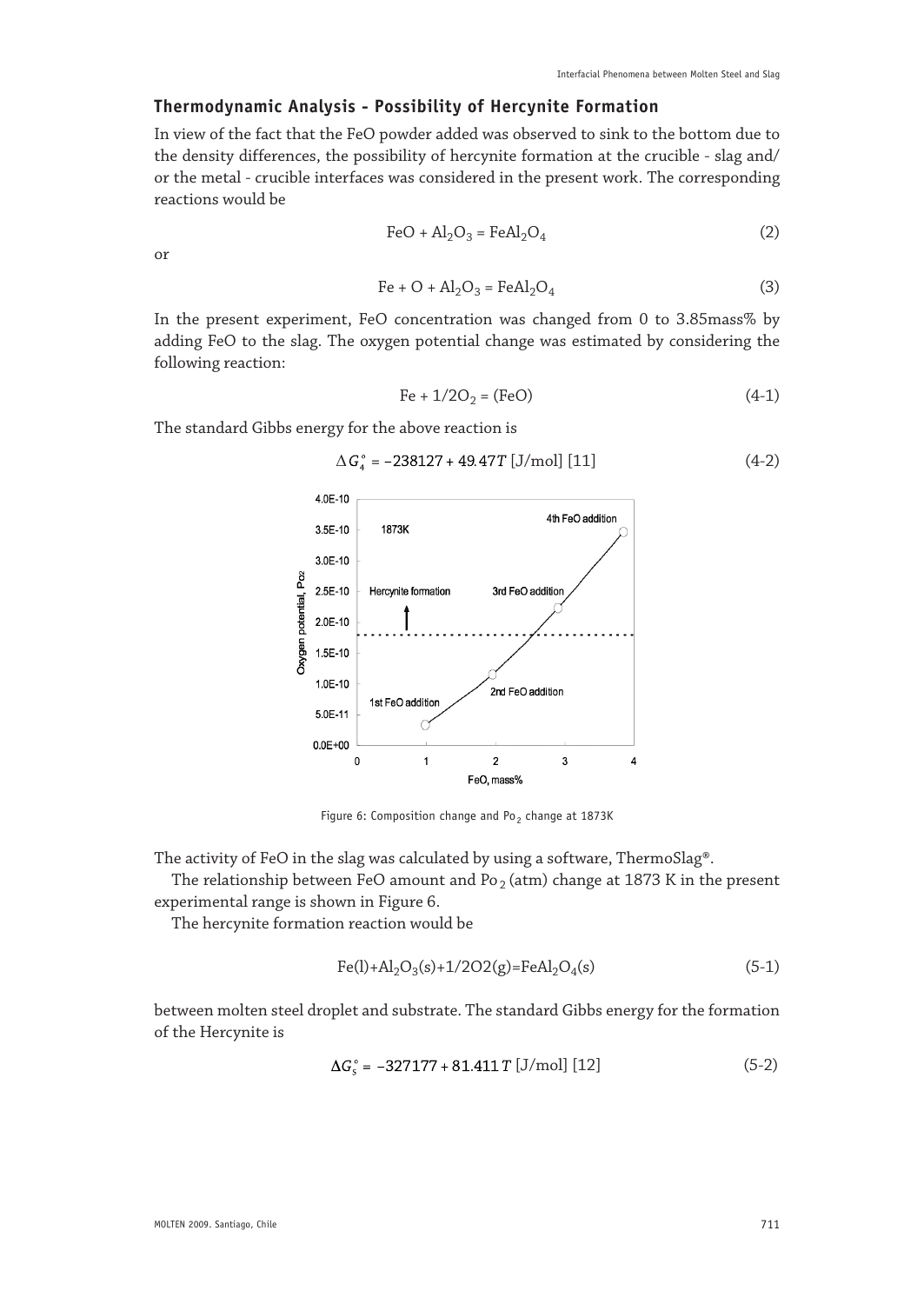The threshold oxygen potential,  $p_{o}$  for Hercynite formation could be 1.8x10<sup>-10</sup> at 1873 K and this value is corresponding to  $a_0 = 0.039$  according to following reaction:

$$
1/2O_2(g) = O(1 \text{ mass})\tag{6-1}
$$

$$
\Delta G_s^{\circ} = -117180 + 2.89T \,[\text{J/mol}] \,[13] \tag{6-2}
$$

As shown in Figure 6, Hercynite formation is thermodynamically favoured after  $3^{rd}$  addition of FeO. Hercynite formation at the metal/substrate interface can affect the wettability of the drop. Kapilashrami *et al.* [14] have reported prevalence of non-wetting conditions due to hercynite formation. Ogino *et al.* [15] as well as Takiuchi *et al.* [16], on the other hand, concluded that the wettability become better with increasing of oxygen potential. In both cases, the formation of hercynite at the interface was experimentally confirmed. While the experimental conditions are slightly different in these two cases, further work needs to be carried out in order to clarify this.

#### **Oxygen Potential at the Substrate-Metal Interface**

As shown in Figure 2 (b)  $\sim$  (e), no significant change of the contact angle and the interfacial tension were observed through the experiments even after the addition of the first batch of FeO into the slag. The interfacial tension value was found to be lower than the values corresponding to 1843 K and S=0.2at% reported in literature (ca. 800mN/m) earlier [17].

According to the Young's equation,

$$
\gamma_{\text{metal-Substrate}} = \gamma_{\text{Slag-Substrate}} - \gamma_{\text{Metal-Slag}} \cos \theta \tag{7}
$$

Therefore, the surface excess of the surface active elements, viz., O at the metal-substrate interface, Γ could be expressed by following equation:

$$
\Gamma = -\frac{1}{RT} \cdot \frac{d\gamma_{\text{Mean-Substrate}}}{d\ln a_{\text{o}}} = -\frac{1}{RT} \cdot \left(\frac{d\gamma_{\text{Slog-Substrate}}}{d\ln a_{\text{o}}} - \frac{\gamma_{\text{Mean-Slag}}\cos\theta}{d\ln a_{\text{o}}}\right)
$$
(8)

where  $\gamma$  is the interfacial tension, R is the gas constant, T is the temperature and  $a_0$  is the activity of oxygen (Henrian standard state). If it is assumed that the change of the interfacial tension between slag and substrate (hercynite), γ *slag - substrate* , due to the change of oxygen activity change,  $a<sub>0</sub>$ , is negligible, the first term inside the bracket on the righthand side of Equation (8) would be zero and Equation (8) can be rewritten as

$$
\Gamma = \frac{-d\gamma_{\text{Media-Substrate}}}{RTd\ln a_{\text{o}}} = \frac{\gamma_{\text{Mean-Stage}}\cos\theta}{RTd\ln a_{\text{o}}}
$$
(9)

As mentioned in earlier session, no significant change in the θ value and consequently γ *metal - slag* and by the FeO addition could be noticed. A possible explanation for this is that the effect of oxygen on the drop surface may be compensated by the loss of sulphur due to reaction (1), leading to net insignificant change in the shape of the drop. Further experiments are currently in progress in order to confirm these aspects.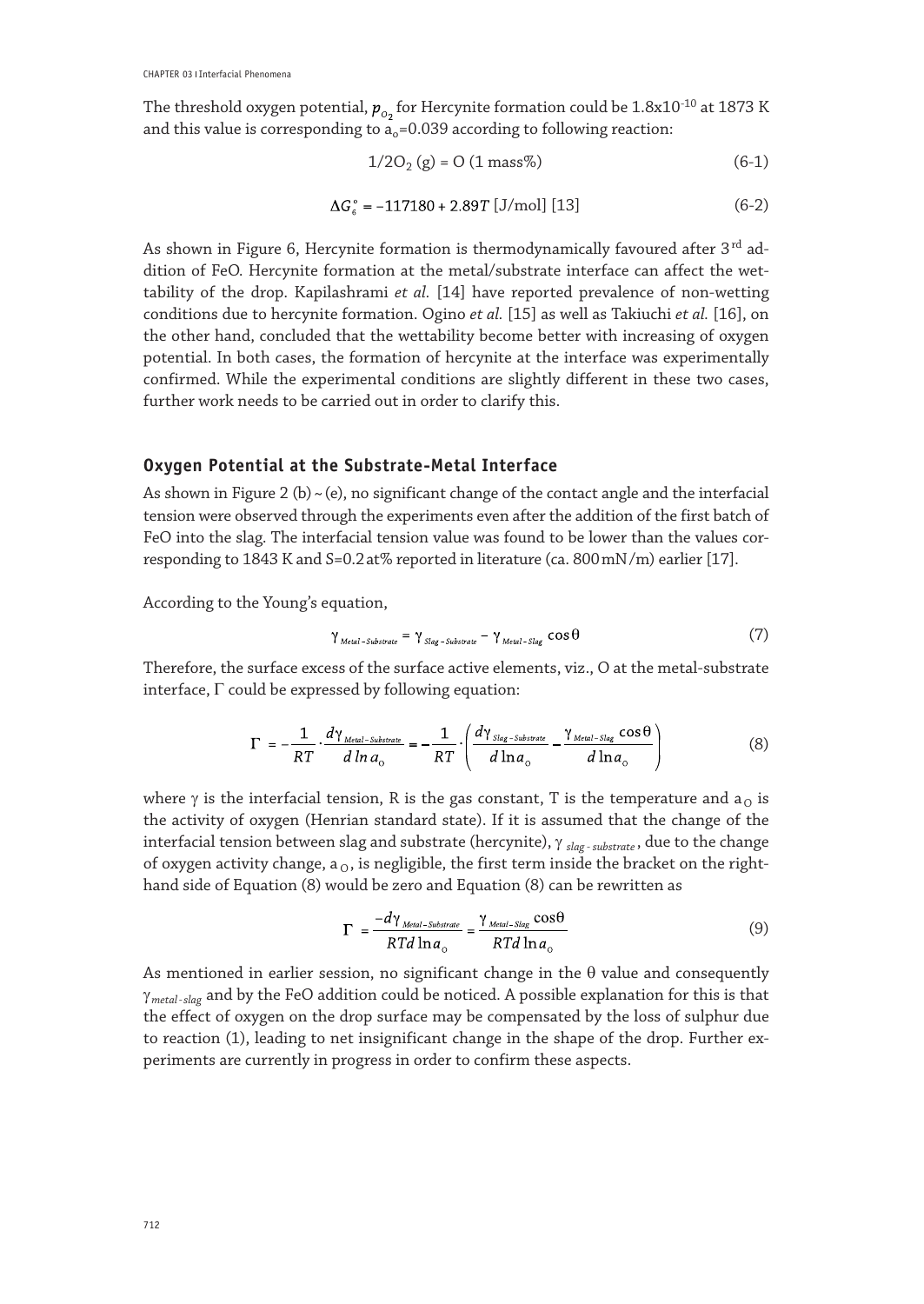# **CONCLUSIONS**

Interfacial phenomena between molten metal and slag have been investigated at 1873 K. The movement of the droplet was explained on the basis of the differential interfacial tension. From the results, an estimation of the interfacial velocity of oxygen was made from the movement of the droplet. The temporarily deformation of the droplet to the flat shape was discussed on the basis of the interfacial slag-metal reaction. The oxygen potential at the substrate-metal interface was estimated by thermodynamic considerations. The possibility of hercynite formation at the metal-substrate interface and its implications on the wetting phenomena are discussed.

# **ACKNOWLEDGENTS**

The authors express their sincere thanks to Swedish Research Council (Vetenskapsrådet) for the financial assistance.

# **REFERENCES**

- **Jakobsson, A., Nasu, M., Mangwiru, J., Mills, K. C. & Seetharaman, S.** (1998). *Interfacial Ttension Effects on Slag-metal Reactions*. Phi. Trans. Royal Soc., Lond. A, 356 (1739), pp. 995-1101. [1]
- **Dorsey, N. E.** (1928). J. Washington Acad. Sec., 18, pp. 505. [2]
- **Verein Deutscher Eisenhüttenleute ( VDEh ).** (1995). Slag Atlas 2 *nd* ed. Verlag Stahleisen GmbH, Düseldorf, pp. 315. [3]
- **Verein Deutscher Eisenhüttenleute ( VDEh ).** (1995). Slag Atlas 2 *nd* ed. Verlag Stahleisen GmbH, Düseldorf, pp. 329. [4]
- **Division of Materials Process Science, Royal Institute of Technology, Stockholm, Sweden.**  (1996). ThermoSlag ® Software Developed in the Division of Materials Process Science. Royal Institute of Technology, Stockholm, Sweden. [5]
- **Mukai, K., Matsushita, T. & Seetharaman, S.** (2005). *Motion of Fine Particles in Liquid caused by Interfacial Tension Gradient in Relation to Metals Separation Technologies*. Scandinavian Journal of Metallurgy, April Vol. 34, Issue 2, pp. 137-142. [6]
- **Jakobsson, A., Viswanathan, N., Du Sichen, N. & Seetharaman, S.** (2000). *Interfacial Phenomena in some Slag-metal Reactions*. Metallurgical and materials transactions B, 31 B October, pp. 973-980. [7]
- **Gaye, H., Lucas, L. D., Olette, M. & Riboud, P. V.** (1984). *Metal-slag Interfacial Properties: Equilibrium Values and "Dynamic" Phenomena.* Canadian Metallurgical Quarterly, 23 (2), pp. 179-191. [8]
- **Riboud, P. V. & Lucas, L. D.** (1981). *Influence of Mass Transfer upon Surface Phenomena in Iron and Steelmaking*. Canadian Metallurgical Quarterly, 20 (2), pp. 199-208. [9]
- **Deryabin, A. A., Popel, S. I. & Sabutov, L. N.** (1968). Izv. Akad. Nauk SSSR, Metal., Vol. 5, pp. 51. [10]
- **Elliott, J. F., Gleiser, M. & Ramakrishna, V.** (1963). *Thermochemistry for Steelmaking*, Addision-Wesley Publishing, pp. 620. [11]
- **Barin, I.** (1993). *Thermodynamical Data of Pure Substances*. Part I and II , VCH . [12]